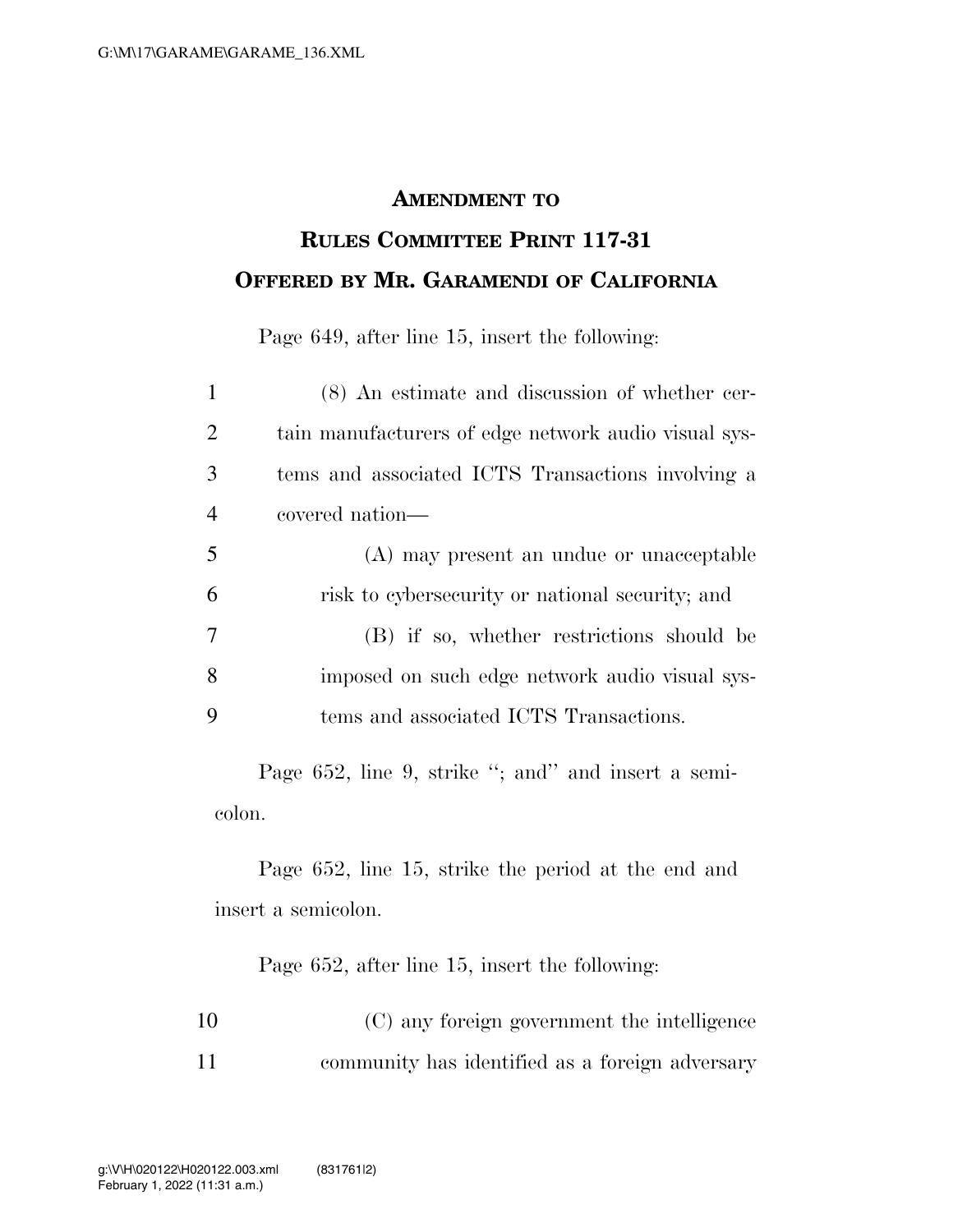1 in its most recent Annual Threat Assessment; or

 (D) is a covered nation (as defined under section 2533c(d) of title 10, United States Code).

Page 652, after line 18, insert the following:

 (3) EDGE NETWORK AUDIO VISUAL SYSTEM.— The term ''edge network audio visual system'' means audio-visual communications equipment used at the edge of telecommunications networks, such as head- sets, webcams or other video cameras, desk tele- phones, conference telephones, videoconferencing de- vices, and related services, to facilitate voice and video communications.

Page 652, line 19, strike  $\lq(3)$ " and insert  $\lq(4)$ ".

Page 652, after line 21, insert the following:

 (5) ICTS TRANSACTION.—The term ''ICTS Transaction'' has the meaning given such term in section 7.2 of part 7 of title 15, Code of Federal Regulations, as in effect on the day before the date of the enactment of this Act.

Page 652, line 22, strike  $((4)$ " and insert  $((6)$ ".

Page 653, line 1, strike  $(5)$ " and inert  $(7)$ ".